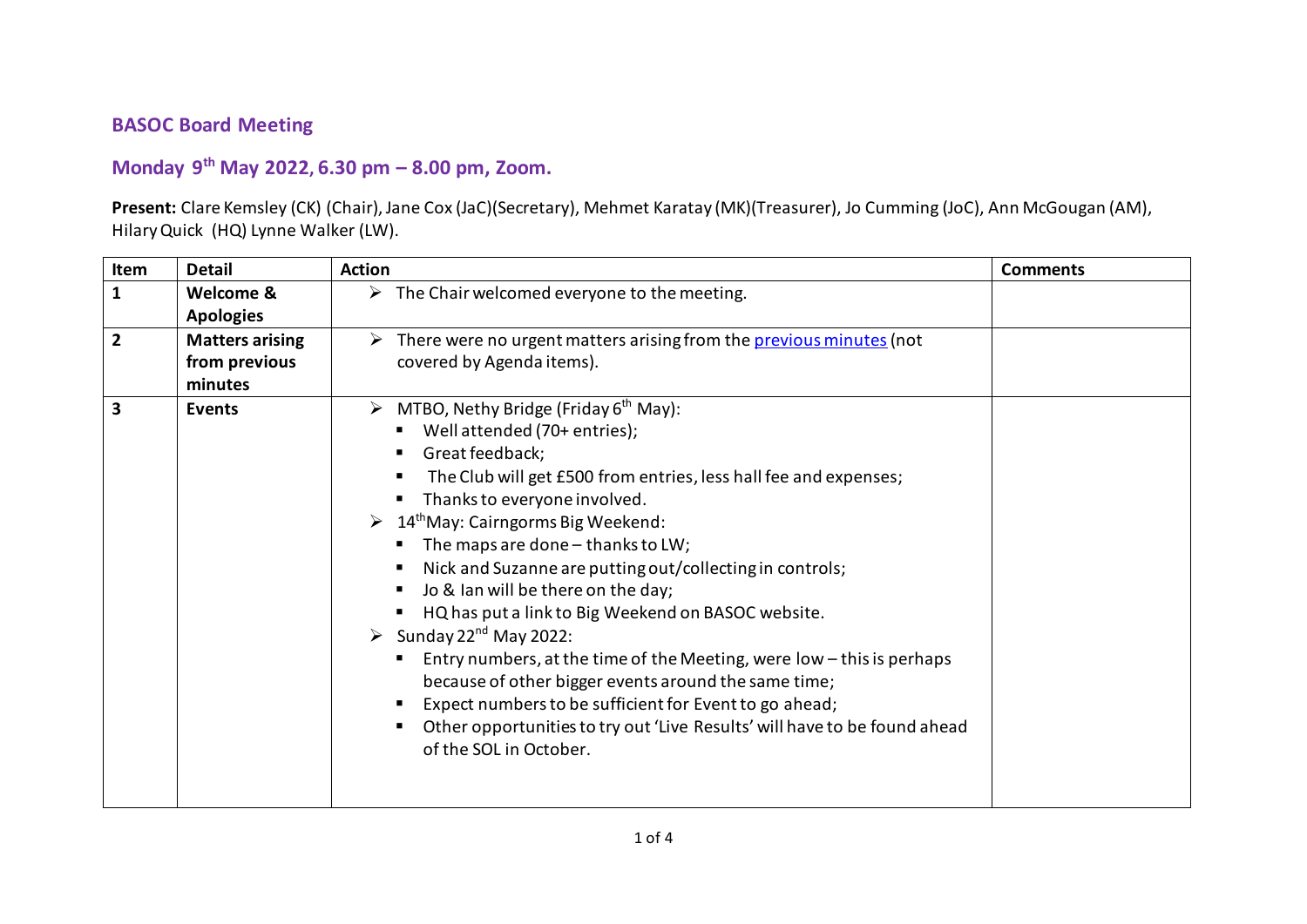| Item                    | <b>Detail</b>      | <b>Action</b>                                                                                       | <b>Comments</b> |
|-------------------------|--------------------|-----------------------------------------------------------------------------------------------------|-----------------|
| 3                       | Events (contd)     | $\triangleright$ Scottish Champs, relays:                                                           |                 |
| (contd)                 |                    | There is currently one BASOC relay team;                                                            |                 |
|                         |                    | BASOC have an additional relay member - if anyone else wants to join                                |                 |
|                         |                    | them contact Club Captain;                                                                          |                 |
|                         |                    | Club Captain will put in the Club Entry.<br>$\blacksquare$                                          | AM              |
|                         |                    | 9 <sup>th</sup> October 2022: SOL/JHI:                                                              |                 |
|                         |                    | JoC & Kristin Organising/LW & Laura Planning;                                                       |                 |
|                         |                    | LW has all courses in-hand, apart from Orange and White;                                            |                 |
|                         |                    | Paul Frost is looking at how other Clubs cover 'Live Results', and may be<br>available for the SOL; |                 |
|                         |                    | MK will liaise with Gemma with regard to making sure that the SI battery-                           | MK              |
|                         |                    | life is checked prior to the SOL;                                                                   |                 |
|                         |                    | The Board agreed that EOD entry fees should be higher than pre-entry,<br>$\blacksquare$             |                 |
|                         |                    | and all entries will include parking fee;                                                           |                 |
|                         |                    | The Board agreed that entry should be through SI Entries, rather than                               |                 |
|                         |                    | Fabian.                                                                                             |                 |
|                         |                    | $\triangleright$ 6 Days 2023 – Moray:                                                               |                 |
|                         |                    | Assistant Planners and Organisers still required.                                                   |                 |
| 4                       | Tues=O             | $\triangleright$ Callum Scott is organising May;                                                    |                 |
|                         |                    | HQ and CDOs will cover June;                                                                        |                 |
|                         |                    | Andy will organise some training, at Creag Meagaidh, in July.                                       |                 |
| 5                       | <b>BASOC Roles</b> | $\triangleright$ No further updates.                                                                |                 |
| 6                       | <b>Mapping</b>     | LW is still waiting to hear from SOA re copyright agreements;<br>➤                                  |                 |
|                         |                    | There has been a suggestion that a BASOC Member could represent the Club<br>➤                       |                 |
|                         |                    | at the Local Access Forum, but the Board agreed that the Membership is                              |                 |
|                         |                    | already stretched covering Club Roles.                                                              |                 |
| $\overline{\mathbf{z}}$ | <b>Finance</b>     | $\triangleright$ A laptop has been purchased, and HQ has done a basic set-up;                       |                 |
|                         |                    | Condes is loaded, but SI install still required;                                                    |                 |
|                         |                    | MK will check if Gemma can do this.<br>$\circ$                                                      | МK              |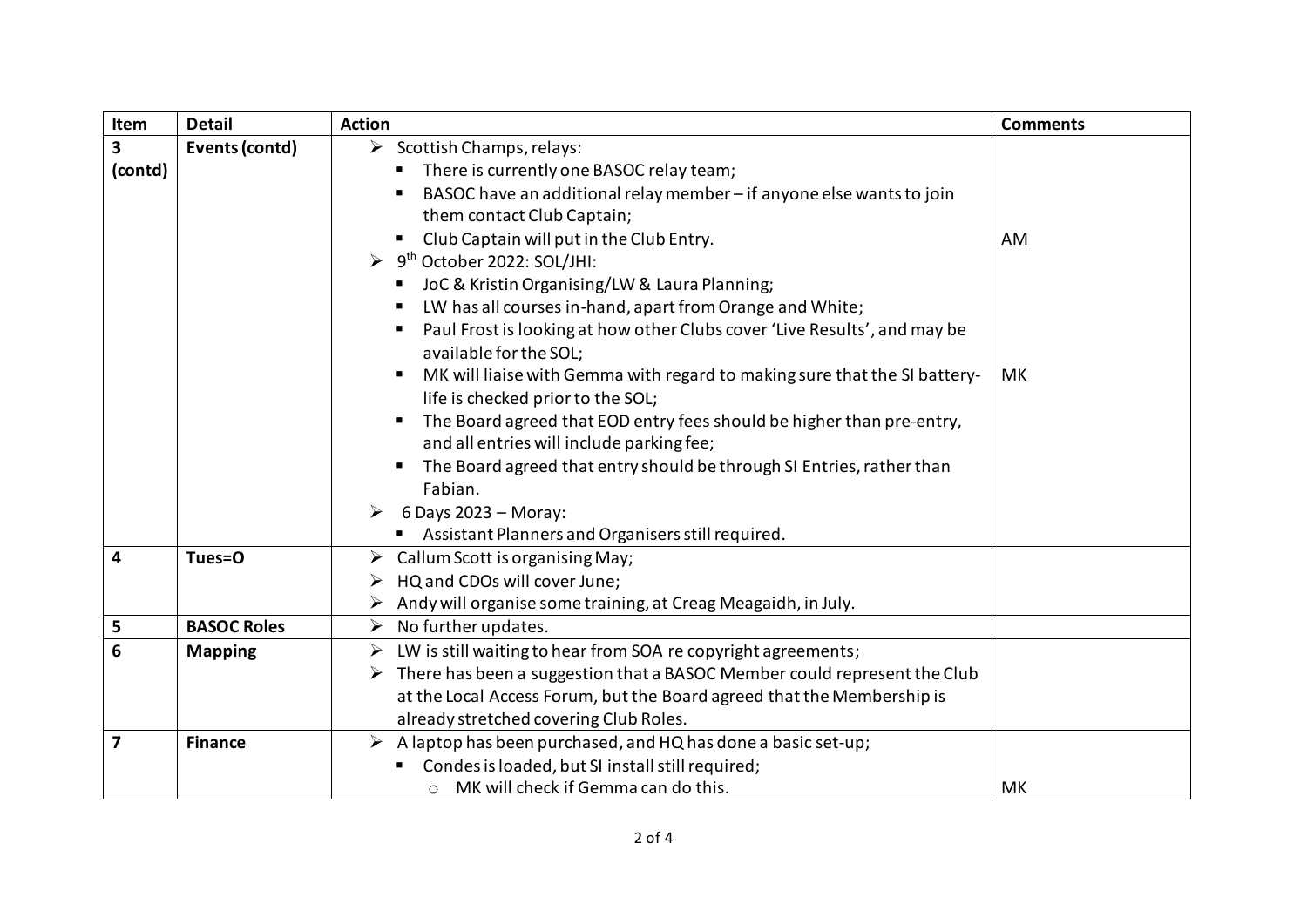| Item                    | <b>Detail</b>          | <b>Action</b>                                                                                                      | <b>Comments</b> |
|-------------------------|------------------------|--------------------------------------------------------------------------------------------------------------------|-----------------|
| $\overline{\mathbf{z}}$ | <b>Finance (contd)</b> | Compass Sport entry fees - ongoing.<br>$\blacktriangleright$                                                       | Treasurer       |
| (contd)                 |                        | Invoice to go to Russwood for SOL donation.<br>➤                                                                   | Treasurer       |
|                         |                        | The Treasurer has received a generous anonymous donation of £1600 for<br>➤<br><b>BASOC</b> funds;                  | Treasurer       |
|                         |                        | The Treasurer, on behalf of the Club, will contact the Donor and pass on<br>our thanks;                            |                 |
|                         |                        | The Board agreed that the donation should be 'ring-fenced' for<br>development of the Club/Members;                 |                 |
|                         |                        | The CDOs have applied to the Board for a grant towards their Level 1<br>Coaching Course;                           |                 |
|                         |                        | The Board agreed that there should be a policy for training subsidies;                                             |                 |
|                         |                        | ○ Core-courses, i.e. Controller, First Aid - 100% subsidy;                                                         | HQ              |
|                         |                        | Other courses on a case-by-case basis;<br>$\circ$                                                                  |                 |
|                         |                        | HQ will share the DRAFT policy with the Board;<br>$\circ$                                                          |                 |
|                         |                        | The Board agreed to award a subsidy of 75% of the Course Fee for the<br>٠<br>CDO Level 1 Coaching.                 |                 |
| 8                       | <b>SCIO Update</b>     | $\triangleright$ HQ has done some preliminary research regarding Gift Aid;                                         |                 |
|                         |                        | Gift Aid can be claimed up to 4 years after the qualifying donation;<br>ш<br>The Club needs to register with HMRC; |                 |
|                         |                        | HQ will share gift aid form, gift aid actions required and draft donation<br>٠<br>policy.                          | HQ              |
| 9                       | <b>Update on CDO</b>   | $\triangleright$ The CDOs are officially in-post on 10 <sup>th</sup> May;                                          |                 |
|                         |                        | The CDOs have presented a DRAFT plan for review by the Board;                                                      |                 |
|                         |                        | LW will share the Plan and comments from the CDO Meeting with the                                                  | LW              |
|                         |                        | Board Members for feedback.                                                                                        |                 |
| 10                      | <b>AOB</b>             | Child Protection (CP): Nothing to report.<br>➤                                                                     |                 |
|                         |                        | Junior Rep: Nothing to report.<br>➤                                                                                |                 |
|                         |                        | HQ will put kites out at Uath Lochans for INVOC training on $18th$ June -                                          |                 |
|                         |                        | BASOC members welcome to use the Course;                                                                           |                 |